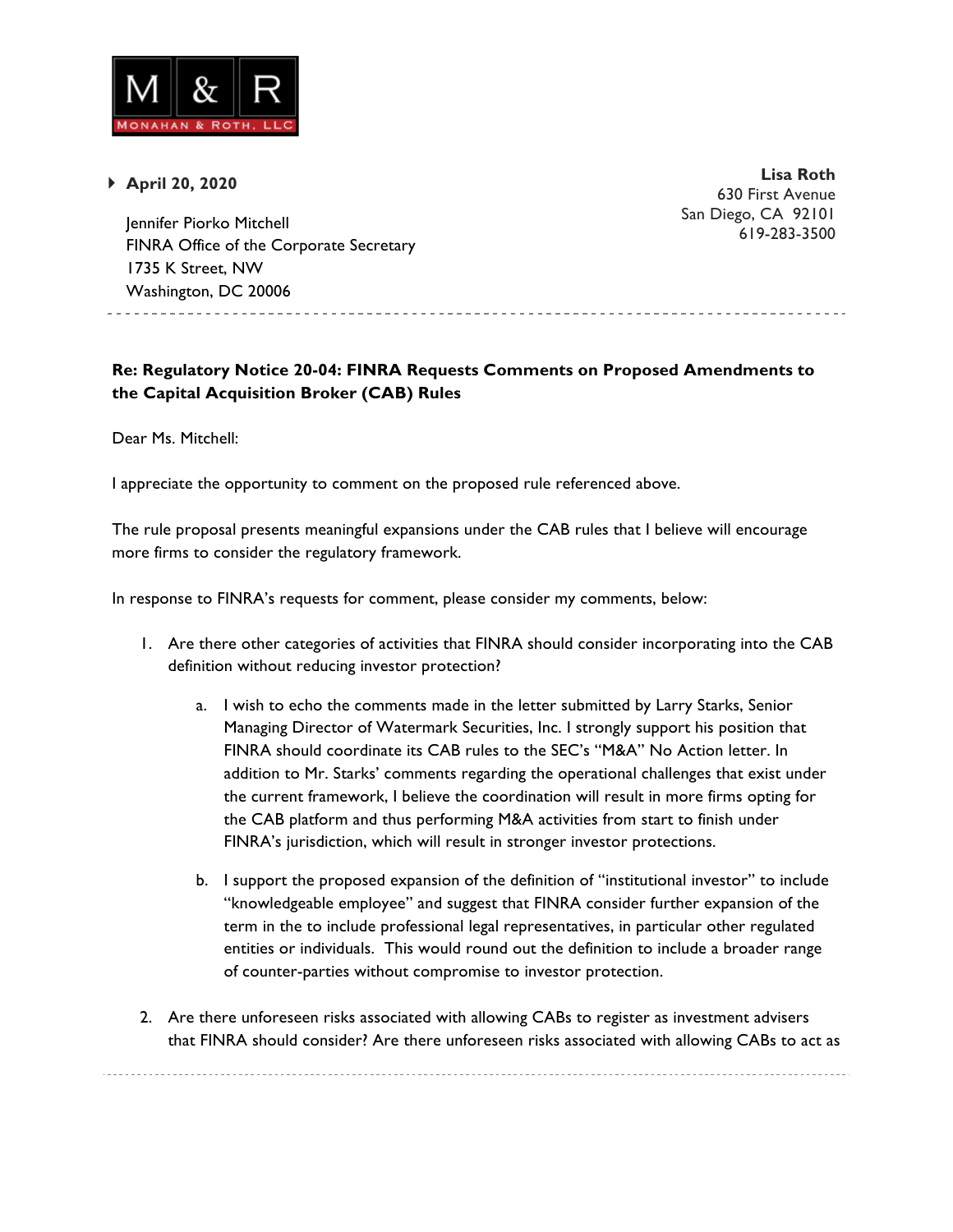placement agents in certain secondary transactions involving unregistered securities?

- a. I agree with FINRA's proposal that CABs be permitted register as investment advisers. As a compliance consultant to existing and potential broker-dealers and investment advisers, I strongly believe that the prohibition against IA registration is a formidable (and unnecessary) barrier to firms considering the CAB platform.
- b. I support FINRA's proposal to permit CABs to act as placement agent in secondary transactions involving unregistered securities but question why the proposal is limited to those issuers with which the CAB has previously acted as placement agent. Provided that the purchaser of such securities is an institutional investor, and the new sale falls within a Securities Act of 1933 (Securities Act) exemption from registration there seems to be no added risk to investors in the scenario in which a CAB could be a participant as a placement agent in any secondary offering.
- 3. Do the proposed amendments represent a reasonable incentive for eligible firms to elect CAB status?
	- a. I believe that FINRA's consideration of amendments that would permit CABs to engage in M&A, secondary transactions and investment advisory activity will be viewed as substantial incentive for existing and new firms to adopt the CAB framework.
	- b. I also believe that FINRA and the investment community would greatly benefit from outreach to the professional associations and communities that engage in intermediary activities outside the scope of FINRA registration.<sup>1</sup> The unregistered entities and individuals affiliated with these groups may not be aware of the advantages CAB registration offers to their businesses, or the relevance of applicable regulations to their business practices. Their clients do not benefit from the investor protections that FINRA has to offer. Outreach to these groups in concert with the implementation of the proposed amendments would be timely and likely to expand FINRA's CAB registrations.
- 4. Do the proposed amendments reasonably maintain strong investor protections?
	- a. As proposed, the rule amendments provide for strong investor protections that build on and/or are consistent with the current CAB framework.
	- b. Investor protection would be enhanced under proposed Rule 321, and I support the proposal.
- 5. Are there any expected economic impacts associated with the proposal not discussed in this *Notice*? What are they and what are the estimates of those impacts?

▶ Page 2

<sup>&</sup>lt;sup>1</sup> See: www.ibba.org, www.bizbrokersofamerica.com and others.